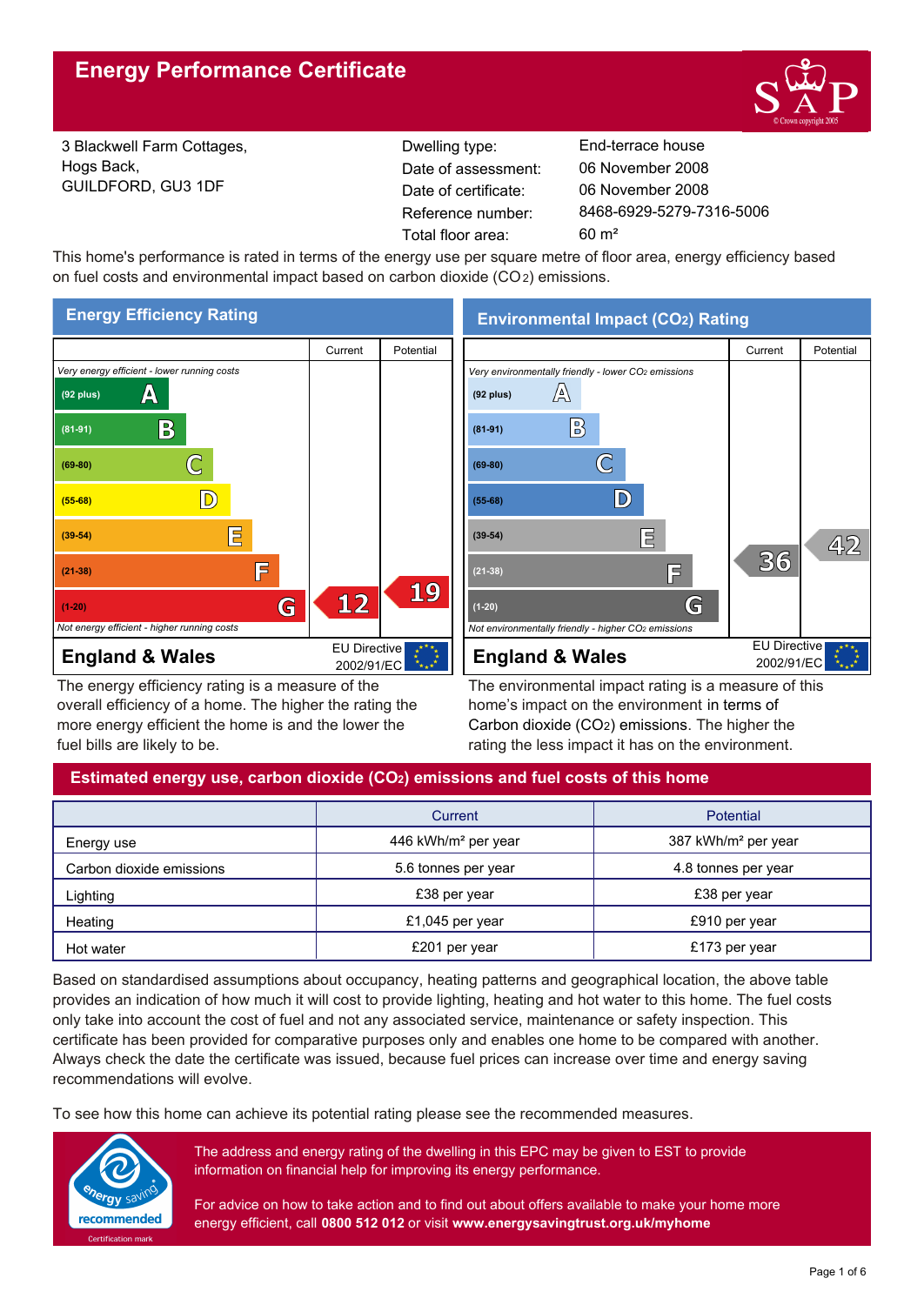## **About this document**

The Energy Performance Certificate for this dwelling was produced following an energy assessment undertaken by a qualified assessor, accredited by Elmhurst Energy Systems, to a scheme authorised by the Government. This certificate was produced using the RdSAP 2005 assessment methodology and has been produced under the Energy Performance of Buildings (Certificates and Inspections) (England and Wales) Regulations 2007 as amended. A copy of the certificate has been lodged on a national register.

| Assessor's accreditation number: | EES/002004                                     |
|----------------------------------|------------------------------------------------|
| Assessor's name:                 | Gary John Ryan                                 |
| Company name/trading name:       | <b>Energy Assess UK Limited</b>                |
| Address:                         | 5 Bryanstone Close, Guildford, Surrey, GU2 9UJ |
| Phone number:                    | 07894 801 963                                  |
| Fax number:                      | 01483 829557                                   |
| E-mail address:                  | gary@energyassessuk.com                        |
| Related party disclosure:        |                                                |

## **If you have a complaint or wish to confirm that the certificate is genuine**

Details of the assessor and the relevant accreditation scheme are as above. You can get contact details of the accreditation scheme from their website at www.elmhurstenergy.co.uk together with details of their procedures for confirming authenticity of a certificate and for making a complaint.

## **About the building's performance ratings**

The ratings on the certificate provide a measure of the building's overall energy efficiency and its environmental impact, calculated in accordance with a national methodology that takes into account factors such as insulation, heating and hot water systems, ventilation and fuels used. The average Energy Efficiency Rating for a dwelling in England and Wales is band E (rating 46).

Not all buildings are used in the same way, so energy ratings use 'standard occupancy' assumptions which may be different from the specific way you use your home. Different methods of calculation are used for homes and for other buildings. Details can be found at www.communities.gov.uk/epbd.

Buildings that are more energy efficient use less energy, save money and help protect the environment. A building with a rating of 100 would cost almost nothing to heat and light and would cause almost no carbon emissions. The potential ratings on the certificate describe how close this building could get to 100 if all the cost effective recommended improvements were implemented.

#### **About the impact of buildings on the environment**

One of the biggest contributors to global warming is carbon dioxide. The way we use energy in buildings causes emissions of carbon. The energy we use for heating, lighting and power in homes produces over a quarter of the UK's carbon dioxide emissions and other buildings produce a further one-sixth.

The average household causes about 6 tonnes of carbon dioxide every year. Adopting the recommendations in this report can reduce emissions and protect the environment. You could reduce emissions even more by switching to renewable energy sources. In addition there are many simple everyday measures that will save money, improve comfort and reduce the impact on the environment. Some examples are given at the end of this report.

#### **Visit the Government's website at www.communities.gov.uk/epbd to:**

- Find how to confirm the authenticity of an energy performance certificate
- Find how to make a complaint about a certificate or the assessor who produced it •
- Learn more about the national register where this certificate has been lodged •
- Learn more about energy efficiency and reducing energy consumption •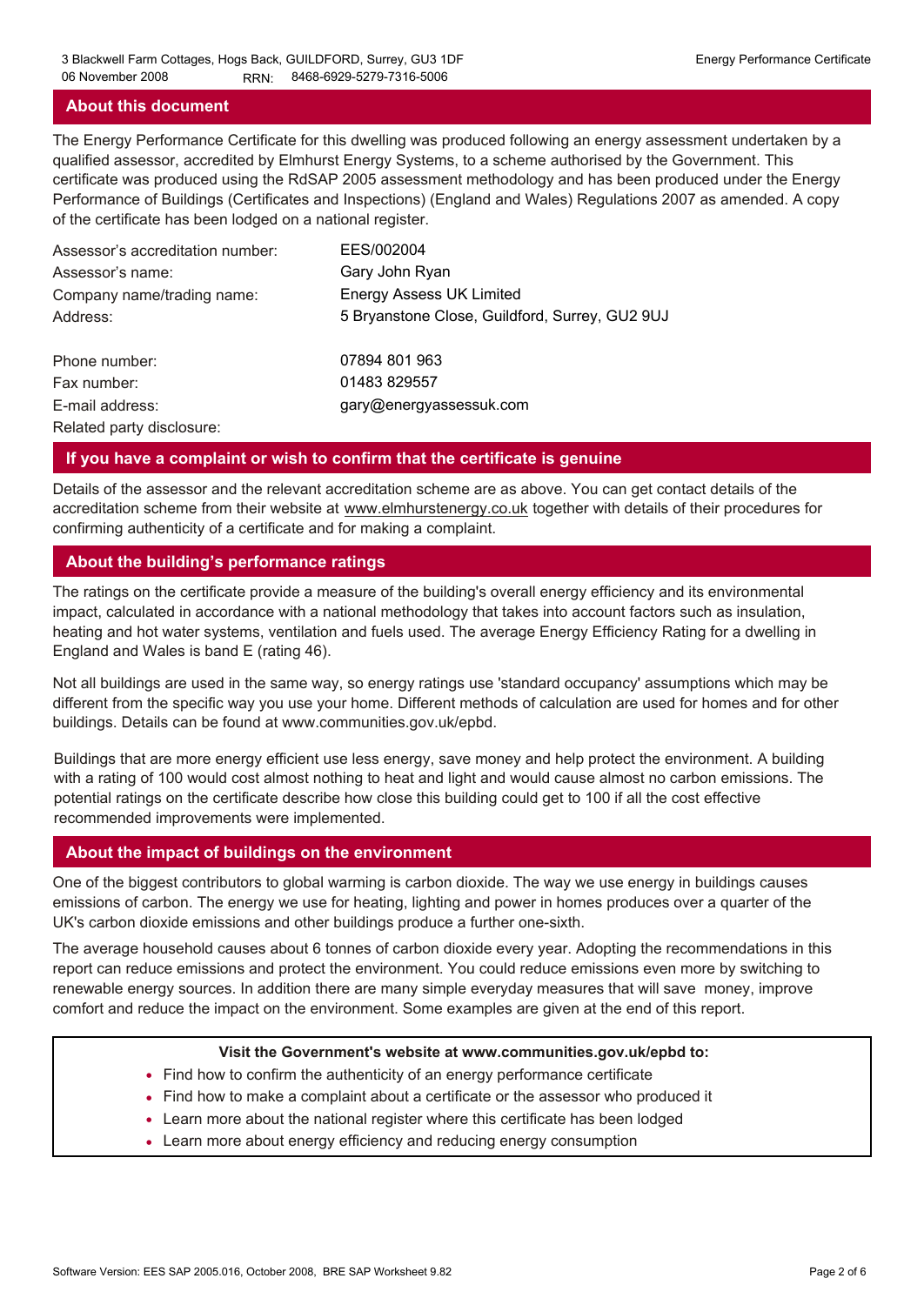# Recommended measures to improve this home's energy performance

3 Blackwell Farm Cottages, Hogs Back, GUILDFORD, GU3 1DF

Date of certificate:

Reference number: 8468-6929-5279-7316-5006 06 November 2008

## **Summary of this home's energy performance related features**

The following is an assessment of the key individual elements that have an impact on this home's performance rating. Each element is assessed against the following scale: Very poor / Poor / Average / Good / Very good.

| Elements                         | Description                                    | Current performance      |               |
|----------------------------------|------------------------------------------------|--------------------------|---------------|
|                                  |                                                | <b>Energy Efficiency</b> | Environmental |
| Walls                            | Solid brick, as built, no insulation (assumed) | Very poor                | Very poor     |
| Roof                             | Pitched, no insulation (assumed)               | Very poor                | Very poor     |
| Floor                            | Solid, no insulation (assumed)                 |                          |               |
| Windows                          | Fully double glazed                            | Good                     | Good          |
| Main heating                     | Boiler and radiators, LPG                      | Poor                     | Good          |
| Main heating controls            | Programmer, room thermostat and TRVs           | Average                  | Average       |
| Secondary heating                | None                                           |                          |               |
| Hot water                        | From main system                               | Poor                     | Good          |
| Lighting                         | Low energy lighting in 56% of fixed outlets    | Good                     | Good          |
| Current energy efficiency rating |                                                | G <sub>12</sub>          |               |
|                                  | Current environmental impact (CO2) rating      |                          | F 36          |

**Low and zero carbon energy sources**

None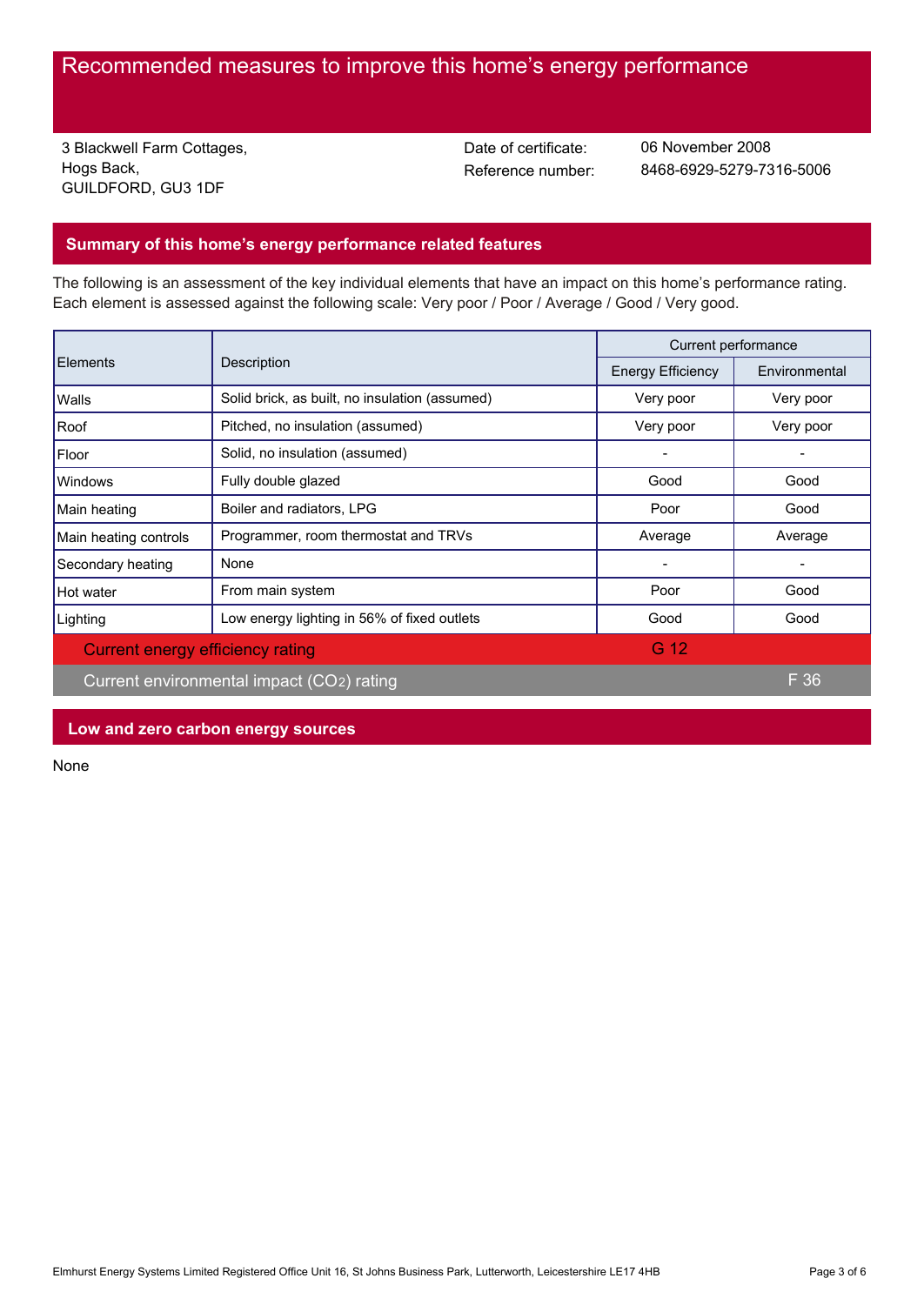## **Recommendations**

The measures below are cost effective. The performance ratings after improvement listed below are cumulative, that is they assume the improvements have been installed in the order that they appear in the table.

|                                              | <b>Typical savings</b> | Performance ratings after improvement |                      |
|----------------------------------------------|------------------------|---------------------------------------|----------------------|
| Higher cost measures (over £500)             | per year               | Energy efficiency                     | Environmental impact |
| Replace boiler with Band A condensing boiler | £163                   | G 19                                  | E 42                 |
| Total                                        | £163                   |                                       |                      |
| Potential energy efficiency rating           |                        | G 19                                  |                      |
| Potential environmental impact (CO2) rating  |                        |                                       | E 42                 |

## **Further measures to achieve even higher standards**

The further measures listed below should be considered in addition to those already specified if aiming for the highest possible standards for this home. However you should check the conditions in any covenants, planning conditions, warranties or sale contracts.

| 2 Solar water heating                        | £44  | F 21 | E 44            |
|----------------------------------------------|------|------|-----------------|
| 3 50 mm internal or external wall insulation | £265 | F 34 | D 56            |
| 4 Solar photovoltaic panels, 2.5 kWp         | £150 | E 44 | C <sub>69</sub> |
| 5 Wind turbine                               | £44  | E 48 | C <sub>72</sub> |
| Enhanced energy efficiency rating            | E 48 |      |                 |
| Enhanced environmental impact (CO2) rating   |      |      | C <sub>72</sub> |

Improvements to the energy efficiency and environmental impact ratings will usually be in step with each other. However, they can sometimes diverge because reduced energy costs are not always accompanied by a reduction in carbon dioxide (CO2) emissions.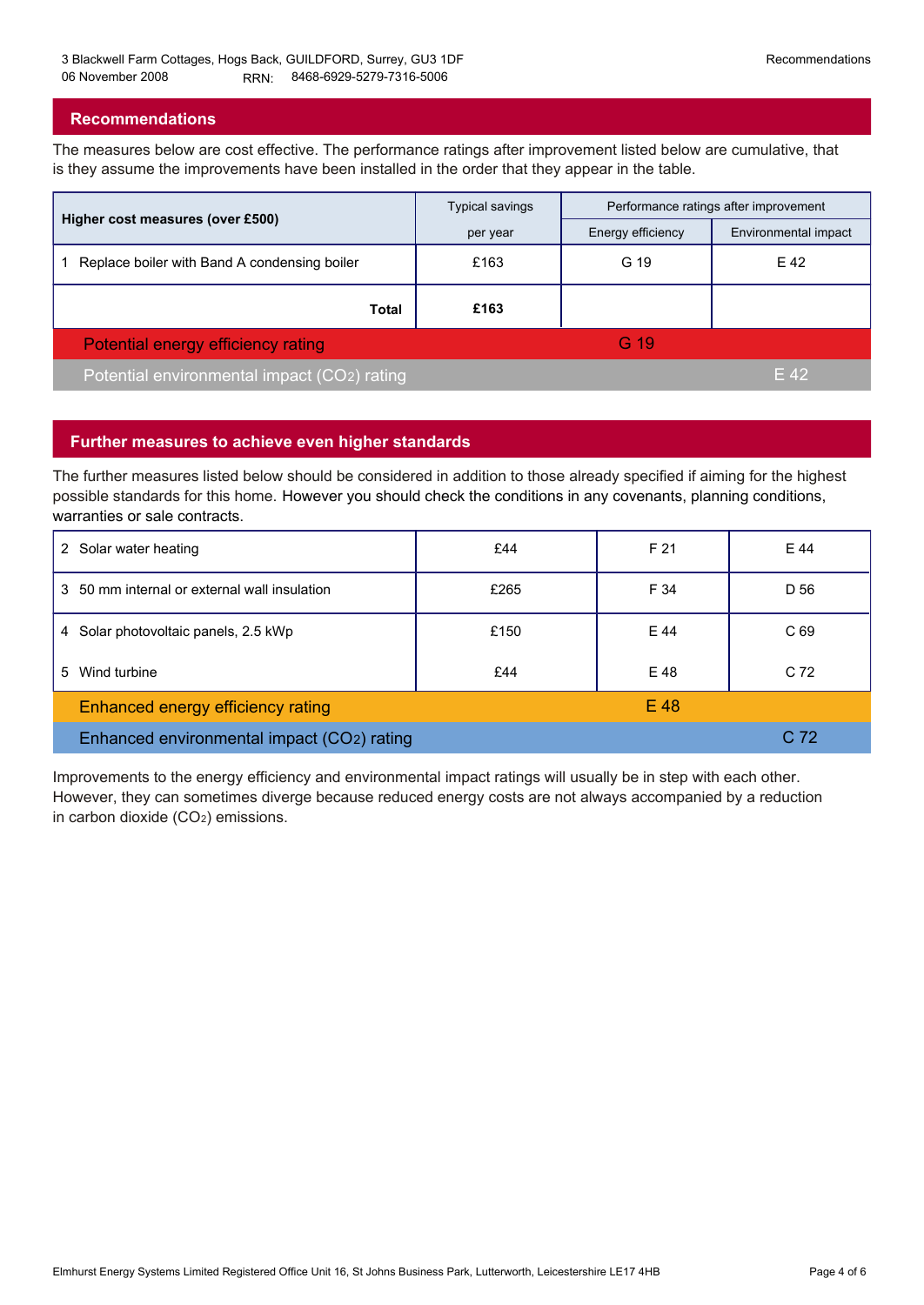## **About the cost effective measures to improve this home's energy ratings**

If you are a tenant, before undertaking any work you should check the terms of your lease and obtain approval from your landlord if the lease either requires it, or makes no express provision for such work.

#### **Higher cost measures (typically over £500 each)**

#### **1 Band A condensing boiler**

A condensing boiler is capable of much higher efficiencies than other types of boiler, meaning it will burn less fuel to heat this property. This improvement is most appropriate when the existing central heating boiler needs repair or replacement, but there may be exceptional circumstances making this impractical. Condensing boilers need a drain for the condensate which limits their location; remember this when considering remodelling the room containing the existing boiler even if the latter is to be retained for the time being (for example a kitchen makeover). Building Regulations apply to this work, so your local authority building control department should be informed, unless the installer is registered with a competent persons schemeą, and can therefore self-certify the work for Building Regulation compliance. Ask a qualified heating engineer to explain the options.

## **About the further measures to achieve even higher standards**

Further measures that could deliver even higher standards for this home. You should check the conditions in any covenants, planning conditions, warranties or sale contracts before undertaking any of these measures. If you are a tenant, before undertaking any work you should check the terms of your lease and obtain approval from your landlord if the lease either requires it, or makes no express provision for such work.

#### **2 Solar water heating**

A solar water heating panel, usually fixed to the roof, uses the sun to pre-heat the hot water supply. This will significantly reduce the demand on the heating system to provide hot water and hence save fuel and money. The Solar Trade Association has up-to-date information on local installers and any grant that may be available.

#### **3 Internal or external wall insulation**

Solid wall insulation involves adding a layer of insulation to either the inside or the outside surface of the external walls, which reduces heat loss and lowers fuel bills. As it is more expensive than cavity wall insulation it is only recommended for walls without a cavity, or where for technical reasons a cavity cannot be filled. Internal insulation, known as dry-lining, is where a layer of insulation is fixed to the inside surface of external walls; this type of insulation is best applied when rooms require redecorating and can be installed by a competent DIY enthusiast. External solid wall insulation is the application of an insulant and a weather-protective finish to the outside of the wall. This may improve the look of the home, particularly where existing brickwork or rendering is poor, and will provide long-lasting weather protection. Further information can be obtained from the National Insulation Association (www.nationalinsulationassociation.org.uk). It should be noted that planning permission might be required.

#### **4 Solar photovoltaic (PV) panels**

A solar PV system is one which converts light directly into electricity via panels placed on the roof with no waste and no emissions. This electricity is used throughout the home in the same way as the electricity purchased from an energy supplier. The British Photovoltaic Association has up-to-date information on local installers who are qualified electricians and on any grant that may be available. Planning restrictions may apply in certain neighbourhoods and you should check this with the local authority. Building Regulations apply to this work, so your local authority building control department should be informed, unless the installer is appropriately qualified and registered as such with a competent persons schemeą, and can therefore self-certify the work for Building Regulation compliance.

#### **5 Wind turbine**

A wind turbine provides electricity from wind energy. This electricity is used throughout the home in the same way as the electricity purchased from an energy supplier. The British Wind Energy Association has up-to-date information on suppliers of small-scale wind systems and any grant that may be available. Planning restrictions may apply and you should check this with the local authority. Building Regulations apply to this work, so your local authority building control department should be informed, unless the installer is appropriately qualified and registered as such with a competent persons schemeą, and can therefore self-certify the work for Building Regulation compliance. Wind turbines are not suitable for all properties. The system's effectiveness depends on local wind speeds and the presence of nearby obstructions, and a site survey should be undertaken by an accredited installer.